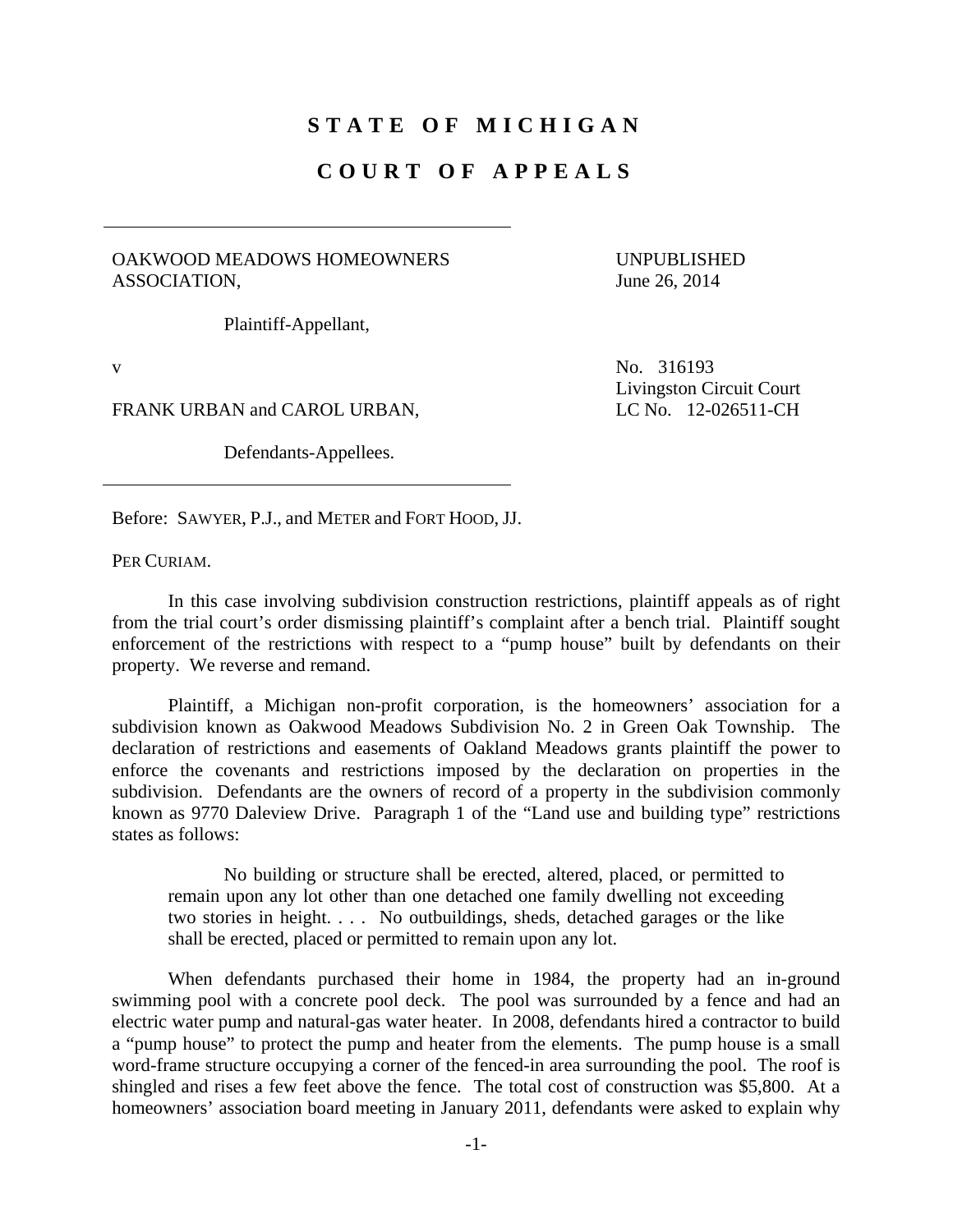they had not sought approval from the board of review before building the pump house. On November 8, plaintiff's attorneys sent defendants a letter stating, "[Y]ou are in violation of the Restrictions and Easements of Oakwood Meadows Subdivision in that you have erected a shed on your property." The letter demands that defendants remove the offending structure within 21 days to avoid further legal action.

 Defendants did not comply and plaintiff filed suit, seeking injunctive relief. Plaintiff alleged that defendants had violated the terms of the restrictions by "erecting and maintaining a shed on their property without Association approval." Following a bench trial, the trial court concluded as follows:

[W]hat we have here is a case where you have deed restrictions that say that you can't have a shed. And on the other hand you have deed restrictions that say that . . . the swimming pool's a permitted use. It further does say that you can have and should have, and the law requires, a fence around a pool. . . . I recognize that a shed standing on its own does not appear to be permitted and I can certainly understand that. That the deed restrictions that say that you can have a house with an attached garage and no shed, they're valid, and they work, and it'll be enforced.

 Now, if you expand a little bit more and you look and say you can have a swimming pool, and it's a use in your property and it can be fenced in. And I think if I read the restrictions right, they even want a little privacy fence around that pool. So I think what goes inside of that fence to service that pool within is allowed and I don't think that it causes irreparable injury to the neighborhood.

The trial court also held that if the shed were a violation of the deed restrictions, it was only a slight or technical violation. The trial court cited this Court's decision in *Webb v Smith* (*After Second Remand*), 224 Mich App 203, 211; 568 NW2d 378 (1997), which the court indicated provides a "technical violation[] and substantial injury" exception to the general rule that deed restrictions can be enforced by injunction. The trial court also held that laches and promissory estoppel both apply and bar plaintiff from enforcing the restrictions. The trial court stated, "So for all those reasons I am going to dismiss the Plaintiff's Complaint and permit the pool house to remain in existence so long as it is maintained, keeps painted and trimmed along with the house, and so long as that pool is in existence."

 Plaintiff immediately made an oral motion to amend the complaint to conform to the evidence. Plaintiff argued that the evidence showed that the pump house violated the subdivision's setback requirements. The defense countered that no witness had testified about a measurement of lineal feet from the lot line. The court denied the motion.

We will first consider whether it was error for the trial court to deny plaintiff's motion to amend the complaint. "[T]his Court reviews for an abuse of discretion a trial court's decision to grant or deny leave to amend a pleading . . ." *Jackson v Detroit Med Ctr*, 278 Mich App 532, 539; 753 NW2d 635 (2008). "[A]n abuse of discretion occurs only when the trial court's decision is outside the range of reasonable and principled outcomes." *Saffian v Simmons*, 477 Mich 8, 12; 727 NW2d 132 (2007).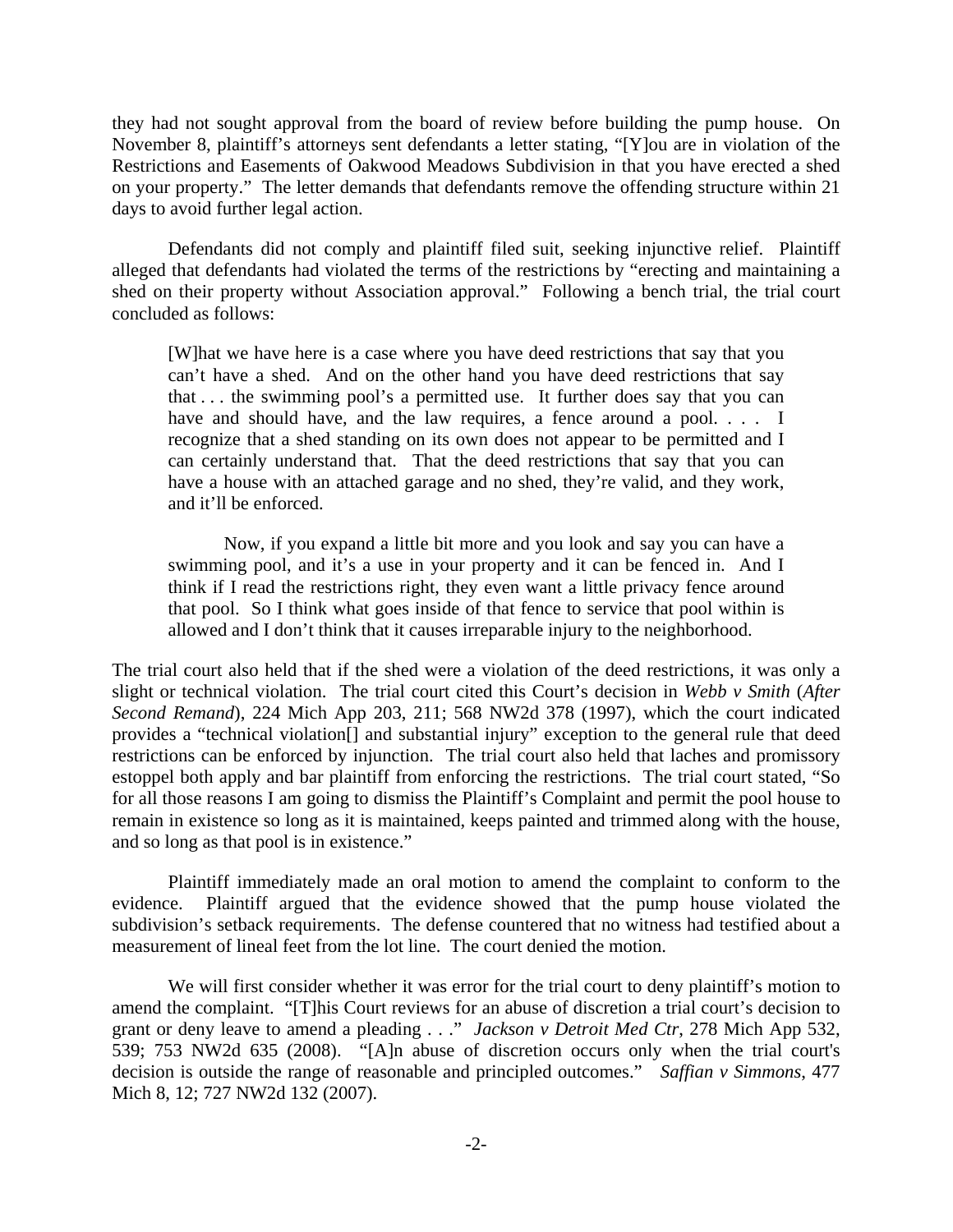Amendments to pleadings are governed by MCR 2.118, which states:

(A) Amendments.

 (1) A party may amend a pleading once as a matter of course within 14 days after being served with a responsive pleading by an adverse party, or within 14 days after serving the pleading if it does not require a responsive pleading.

(2) Except as provided in subrule  $(A)(1)$ , a party may amend a pleading only by leave of the court or by written consent of the adverse party. Leave shall be freely given when justice so requires.

\* \* \*

(C) Amendments to Conform to the Evidence.

 (1) When issues not raised by the pleadings are tried by express or implied consent of the parties, they are treated as if they had been raised by the pleadings. In that case, amendment of the pleadings to conform to the evidence and to raise those issues may be made on motion of a party at any time, even after judgment.

 Plaintiff argued that the evidence showed that the pump house violated the subdivision's setback requirements. Plaintiff's counsel stated in argument below that the pump house was six feet from a lot line and the requirement was ten feet. The parties did not expressly or impliedly consent to try the issue, so MCL 2.118(C)(1) does not apply. In *Leavenworth v Michigan Nat'l Bank*, 59 Mich App 309, 314; 229 NW2d 429 (1975), this Court held, "Plaintiff at the beginning of the trial announced her intention to prove a contract involving the life insurance proceeds. Although noting the absence of this claim in the pleadings, defendant in no way indicated an unwillingness to try the issue." Here, as in *Leavenworth*, plaintiff's counsel addressed the tenfoot setback in opening argument. However, no evidence was presented indicating a measurement of distance from the shed to the lot line. The defense never addressed the issue of the setback requirement. The trial court did not abuse its discretion when it denied plaintiff's motion to amend its complaint to conform to the evidence.

 "This Court reviews a trial court's findings of fact in a bench trial for clear error and its conclusions of law de novo." *Alan Custom Homes, Inc v Krol*, 256 Mich App 505, 512; 667 NW2d 379 (2003). "A finding is clearly erroneous where, after reviewing the entire record, this Court is left with a definite and firm conviction that a mistake has been made." *Id.*

 There is no dispute that the language in the declaration created an enforceable restrictive covenant that runs with the land to bind the current owners. See *Terrien v Zwit*, 467 Mich 56, 70-71; 648 NW2d 602 (2002) (recognizing a strong public policy supporting right of property owners to create and enforce restrictive covenants). "A covenant is a contract created with the intention of enhancing the value of property, and, as such, it is a valuable property right." *Id.* at 71 (citation and internal quotation marks omitted). "Further, public policy favors use restrictions in residential deeds." *Webb*, 224 Mich App at 210."The judiciary's policy is to protect property owners who have complied with the deed restrictions." *Id*. at 210-211. Although defendants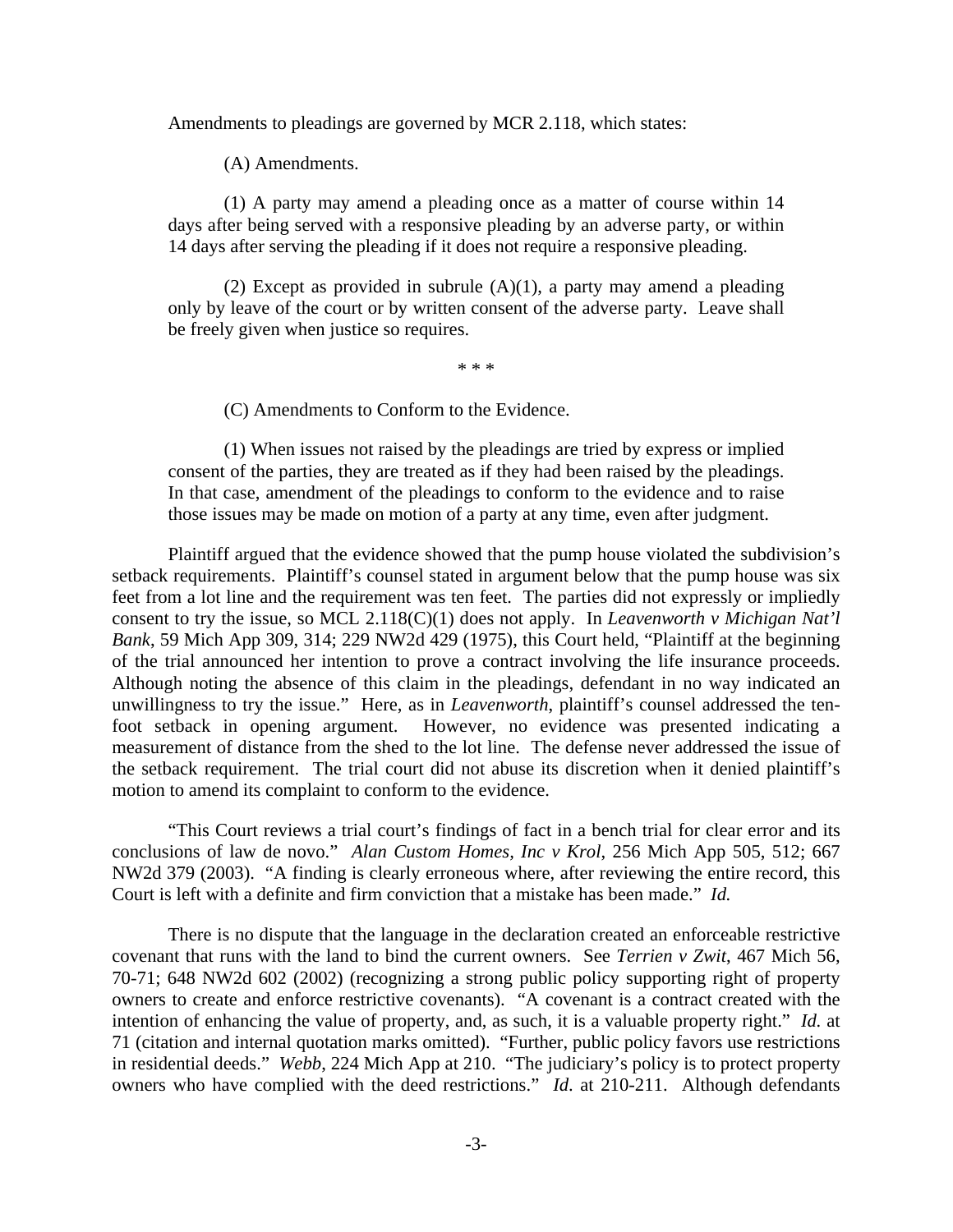argue that the restrictions have become unenforceable through waiver, laches, and promissory estoppel, defendants do not contest that the deed restrictions were validly created.

Again, the restriction in issue states as follows:

 No building or structure shall be erected, altered, placed, or permitted to remain upon any lot other than one detached one family dwelling not exceeding two stories in height. . . . No outbuildings, sheds, detached garages or the like shall be erected, placed or permitted to remain upon any lot. . . .

The trial court stated that the pump house "was a stand alone shed that served no other purpose than to house lawn furniture, lawn tools, tractors, maybe even a car, at that point . . . I would be inclined to order that structure be removed because it served no purpose that is not contemplated for or ancillary to that which is permitted in the deed restrictions." The court further stated, "I just don't see how the pool shed—or pool house being ancillary to the swimming pool is damaging to the ... other homeowners."

 Defendants rely on *Johnson v Fred L Kircher Co*, 327 Mich 377, 382; 42 NW2d 117 (1950), for the proposition that "a negative use restriction, which states specifically what cannot be on the property, should be strictly limited to the items enumerated and all other uses should be permitted." Defendants argue that because pump houses are not specifically enumerated in the restriction, the use is permitted. Defendants, in essence, argue that the principle *expressio unius est exclusio alterius* (the expression of one thing is the exclusion of another) should apply. However, the restrictions state that sheds, outbuildings, *and the like* are prohibited. Therefore, the principle of *ejustdem generis* (of the same kind, class, or nature) applies, and the prohibition applies not only to the enumerated items but also to items that are of like character.

 Here, the enumerated items are small, free-standing buildings that are not used as a dwelling. Further, the restriction on sheds, outbuildings, and the like is stated as a corollary to the first two sentences of paragraph 1 which provide that "[n]o building or structure . . . other than one detached one family dwelling" with an attached garage is permitted. The court reasoned that the enumerated items function as storage structures, which was not the purpose of the pump house. However, the goal of the restriction is one of aesthetics, i.e., it recognizes the necessity of a dwelling, but restricts the construction of other structures of the property to promote an aesthetic purpose. Moreover, even if the third sentence of paragraph 1 were omitted entirely, the language in the first two sentences clearly states that no buildings other than the dwelling and attached garage are permitted.

 Defendants also argue that any ambiguity in the restrictions should be construed in favor of free use of the property. There are, however, no ambiguities in the restrictions. Defendants' pump house violates the express terms of the restrictions.

 Given that the pump house violates the terms of the restrictions, the question of the proper remedy arises. "[A] breach of a covenant, no matter how minor and no matter how *de minimis* the damages, can be the subject of enforcement." *Terrien*, 467 Mich at 61. However, certain "equitable exceptions" to enforcement were recognized by the Michigan Supreme Court in *Cooper v Kovan*, 349 Mich 520, 530; 84 NW2d 859 (1957), and later by this Court in *Webb*.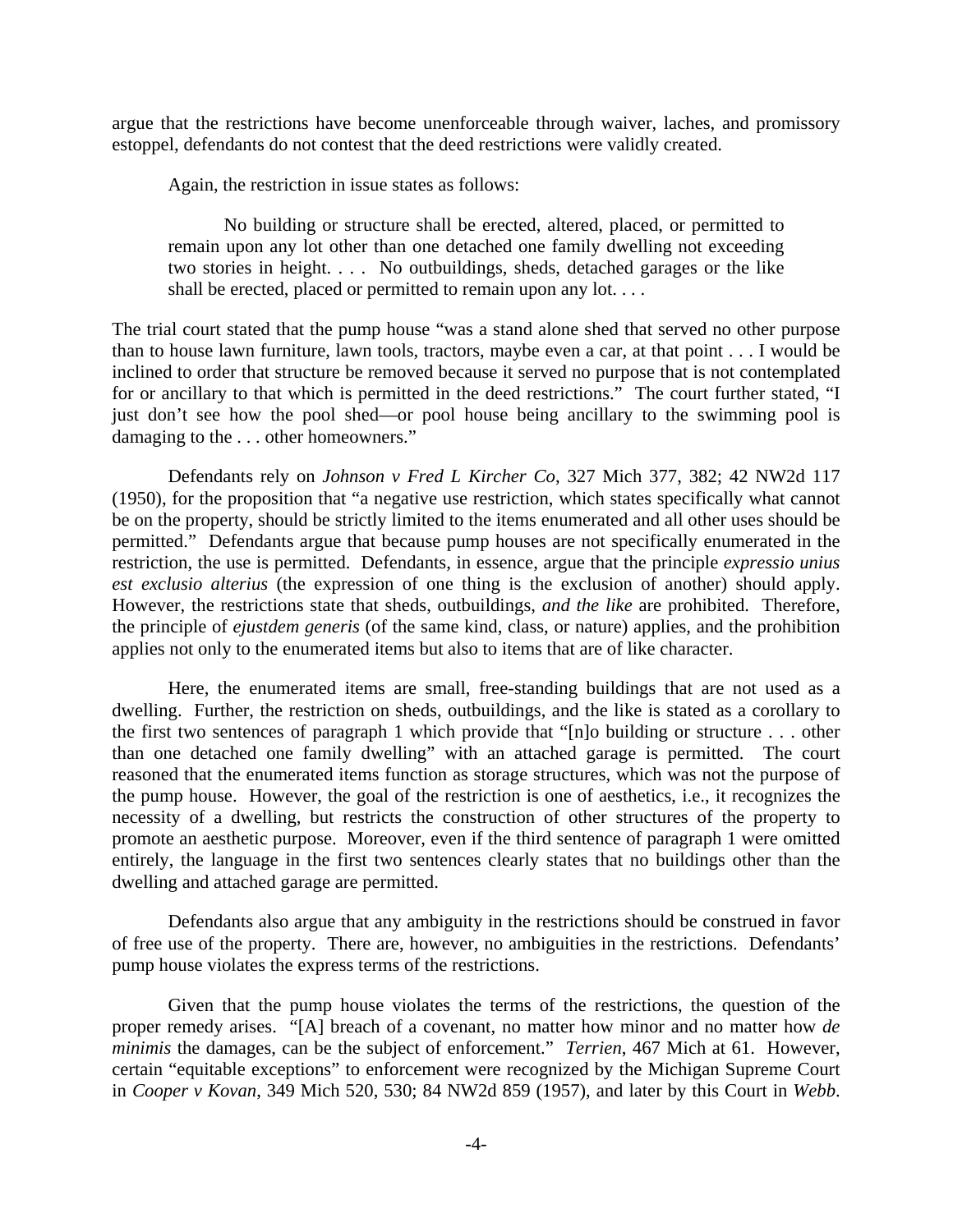The recognized exceptions are "(1) technical violations and absence of substantial injury, (2) changed conditions, and (3) limitations and laches." *Webb*, 224 Mich App at 211, citing *Cooper*, 349 Mich at 530. These are exceptions to the rule that "Michigan courts generally enforce valid restrictions by injunction." *Id.* Exceptions (1) and (3) are at issue in this case.

*Webb* defined a technical violation of a covenant as "a slight deviation or a violation that can in no wise . . . add to or take from the objects and purposes of the general scheme of development." *Webb*, 224 Mich App at 212 (citations and internal quotation marks omitted). In *Webb*, defendants built a house on a "half lot," and the subdivision deed restrictions only allowed one house per lot. *Id.* at 206. The *Webb* Court held, "Defendants' house, built on a half-lot where no house was allowed, presents more than a 'slight deviation' from the terms of the covenants." *Id.* at 212. "The restriction clearly permits only one dwelling per lot. Defendants' house detracted from the covenants' stated purposes of regulating construction to guarantee a level of privacy and aesthetic enjoyment to the subdivision's landowners." *Id.* In *Cooper*, the Court held that a proposed shopping center in a residential subdivision was not a technical violation. *Cooper,* 349 Mich at 530. The Court stated, "The violation contemplated here is far from technical and we cannot hold from the facts recited that the injury feared would be unsubstantial. The conversion of a large portion of a residential subdivision to business in direct violation of a contrary covenant undoubtedly affects every home therein." *Id.*

 In *Gamble v Hannigan*, 38 Mich App 500, 505; 196 NW2d 807 (1972), however, this Court held that a porch that extended over setback lines was a mere technical violation and should not be enjoined because it would not block other residents' view of a lake and substantial construction had already taken place.

 The restrictions at issue here expressly forbid sheds and outbuildings, and the pump house violates that restriction. The general scheme of development in this subdivision contemplates a neighborhood free of sheds and outbuildings. The existence of a shed clearly takes away from the purpose of the general scheme of development.

 The third *Webb* exception—limitations and laches—was also raised below and on appeal. The trial court stated that it was "concerned with the issue of . . . laches or promissory estoppel." "I think the issue of laches, in that it's the equitable statute of limitations . . . would be a defense that the Defendants have," the court reasoned. "And further, the estoppel issue of . . . the Homeowners Association being aware of it going up and not ordering . . . that the structure be stopped before more money went into it."

 Promissory estoppel does not apply to the facts of this case. "Promissory estoppel arises in equity when (1) there is a promise (2) that the promisor should have reasonably expected to induce action of a definite and substantial character on the part of the promisee (3) which in fact produces reliance or forbearance of that nature (4) under circumstances such that the promise must be enforced if injustice is to be avoided." *Barber v SMH (US), Inc*, 202 Mich App 366, 375-376; 509 NW2d 791 (1993). Promissory estoppel would only arise in this situation if plaintiff had promised not to take legal action against defendants to have the offending structure removed. There was no evidence that plaintiff made such a promise, express or implied, and thus no evidence of detrimental reliance.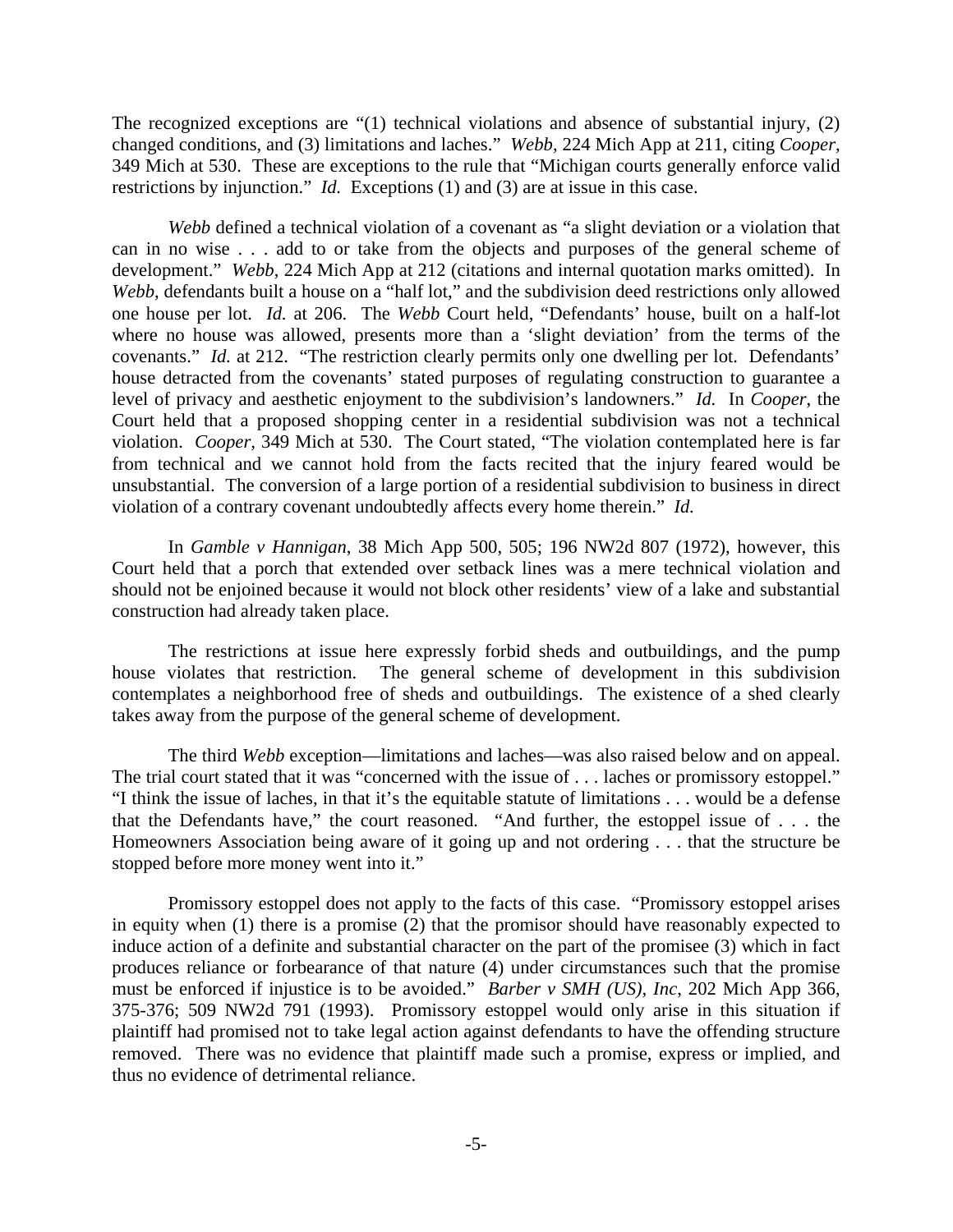Laches is an equitable defense analogous to a legal statute of limitations. *Lothian v Detroit*, 414 Mich 160, 168; 324 NW2d 9 (1982). However,

[l]aches differs from the statutes of limitation in that ordinarily it is not measured by the mere passage of time. Instead, when considering whether a plaintiff is chargeable with laches, we must afford attention to prejudice occasioned by the delay. As a general rule, where the situation of neither party has changed materially, and the delay of one has not put the other in a worse condition, the defense of laches cannot be recognized. . . . [*Id.* (citations and internal quotation marks omitted).]

"For laches to apply, [a defendant] must prove (1) a lack of diligence on plaintiff['s] part and (2) prejudice to the defendant." *Regents of Univ of Mich v State Farm Mut Ins Co*, 250 Mich App 719, 734; 650 NW2d 129 (2002).

 The evidence does not demonstrate a lack of due diligence by plaintiff. The pool pump house was built in June 2008. The testimony of plaintiff's witnesses suggests that plaintiff became aware of the pump house in late 2010 and immediately contacted defendants requesting that they come to a board meeting to explain their actions. When defendants refused to comply, plaintiff's attorney sent defendants a demand letter in November of 2011. Plaintiff filed suit in January 2012. As plaintiff pointed out in argument below, "the Association is not a . . . police authority. . . . It doesn't go around looking for violations. It . . . reacts to violations that are reported." Once the violation was brought to plaintiff's attention, plaintiff promptly began addressing it.

 Even if the delay between the shed being constructed and plaintiff filing suit were considered unreasonable, the facts do not indicate that defendants were prejudiced by this delay. The trial court is correct that if plaintiff had sought to enjoin defendants before the shed was constructed, defendants would not now be faced with the prospect of having to tear down a building that cost \$5,800 to construct. However, in the two-and-a-half years between the time the shed was built and the time plaintiff first contacted defendants, the positions of the parties did not change. If plaintiff had sued to enjoin defendants the day after the shed was built, they would have faced just as much economic waste as they would have if plaintiffs had waited ten years to sue. Indeed, as plaintiff argues, defendants have benefited because they enjoyed the use of the offending structure for longer than they would have had plaintiff discovered the violation sooner.

 In sum, the doctrine of laches does not apply because there has been no unreasonable delay and no prejudice to defendants.

 Defendants argue that a mandatory injunction ordering them to tear down their pump house requires a balancing of the equities and that the trial court correctly ruled in their favor because plaintiff did not prove any damages to the neighborhood. The law of restrictive covenants does not require or permit the "balancing of equities" in the way defendants suggest.

 Defendants cite two pre-*Cooper* Michigan Supreme Court cases, *Lemmon v Wineland*, 255 Mich 90; 237 NW 527 (1931), and *Davison v Taylor*, 196 Mich 605; 162 NW 1033 (1917),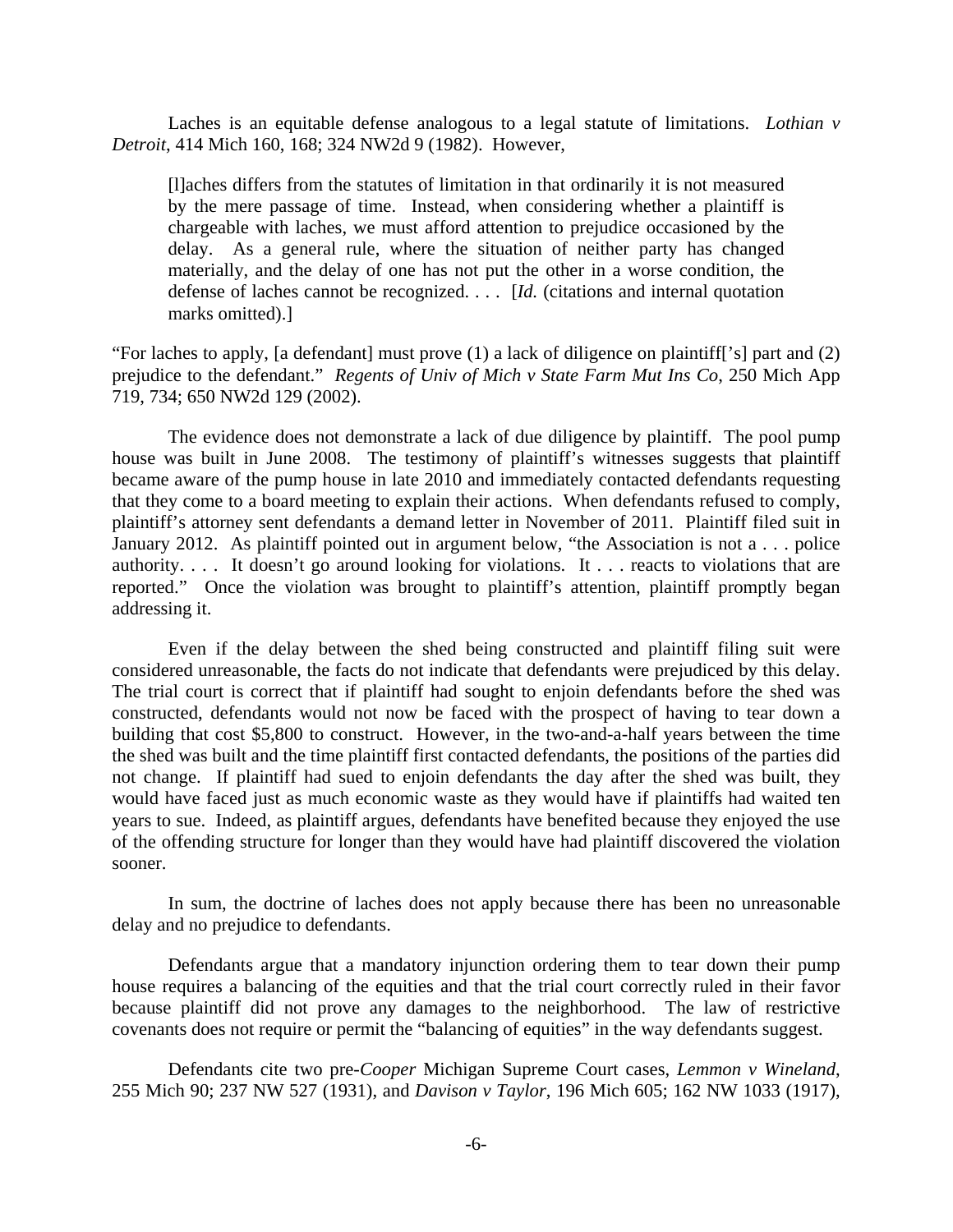for the proposition that a balancing of the equities is required. In *Lemmon*, Detroit took by condemnation a significant portion of four lots in a subdivision. *Lemmon*, 255 Mich at 92. The lots were deeded for single-family use. *Id.* The deed restrictions also contained setbacks. *Id.* In allowing the construction of a gas station on the lots, the Court held that the city had made it impracticable to use the lots for residential purposes given the setback requirements. *Id.* at 93. The Court stated, "Enforcement of the restrictions against defendants under the facts established by the record, would be oppressive and inequitable, and is therefore declined." *Id.* at 95. In *Rofe v Robinson*, 415 Mich 345, 353 n 13; 329 NW2d 704 (1982), the Michigan Supreme Court discussed *Lemmon* and indicated that it only applies to its specific facts where an act of condemnation makes it physically impossible to use the lots for residential purposes.

*Davison* also does not support defendants' assertion that a balancing of equities is required. Regarding deed restrictions, the *Davison* Court states, "But their enforcement in a court of equity is not a matter of absolute right, and is governed by the same general rules which control equitable relief by specific performance." *Davison*, 196 Mich at 611. For this proposition the Court cites to its opinion in *Moore v Curry*, 176 Mich 456, 462; 142 NW 839 (1913). Neither *Moore* nor *Davison*, however, engage in a balancing of the equities as defendant urges this Court to do in this case. *Moore* affirmed the enforcement of a deed restriction on the grounds that conditions in the neighborhood had not sufficiently changed to make enforcement inequitable. *Id.* at 464. *Davison* was decided (in favor of enforcement) on a waiver or estoppel theory. *Davison*, 196 Mich at 616.

 Defendants also cite this Court's opinion in *DeMarco v Palazzolo*, 47 Mich App 444; 209 NW2d 540 (1973). In *DeMarco*, the trial court declared certain land use restrictions void because of changed conditions in the surrounding neighborhood. *Id*. at 446. This Court affirmed stating, "We . . . balance the competing and valid interests of the parties, who, on one side seek to assert their right to maximize the use of their land, and on the other, assert their right to quiet enjoyment of their land." *Id.* at 448. *DeMarco* does not support defendants' position, however, because it is merely an example of the application of the changed conditions doctrine—one of the equitable exceptions expressed in *Webb*. *DeMarco* does not stand for the proposition that the court must balance the equities before a deed restriction can be enforced.

 Defendants urge this Court to take account of the hardship they will endure if forced to remove the pump house. Not only will their \$5,800 investment be wasted, but they will lose the benefit of protecting their pool equipment from the elements. Defendants also assert that their immediate neighbors will lose the benefit of the noise-reducing effect of the pump house. Defendants argue that plaintiff, on the other hand, has no interest in having the pump house removed because it has failed to demonstrate how the neighborhood is harmed by the pump house. The law is clear that this consideration of relative harm is not appropriate. *Webb* balances the equities by providing exceptions to enforcement that prevent an inequitable result. If none of the equitable exceptions apply, the restriction is enforced, and the trial court is not required, nor permitted, to engage in a balancing of relative harm. As the Michigan Supreme Court stated in *Terrien*, "This all comes down to the well-understood proposition that a breach of a covenant, no matter how minor and no matter how *de minimis* the damages, can be the subject of enforcement." *Terrien*, 467 Mich at 65.